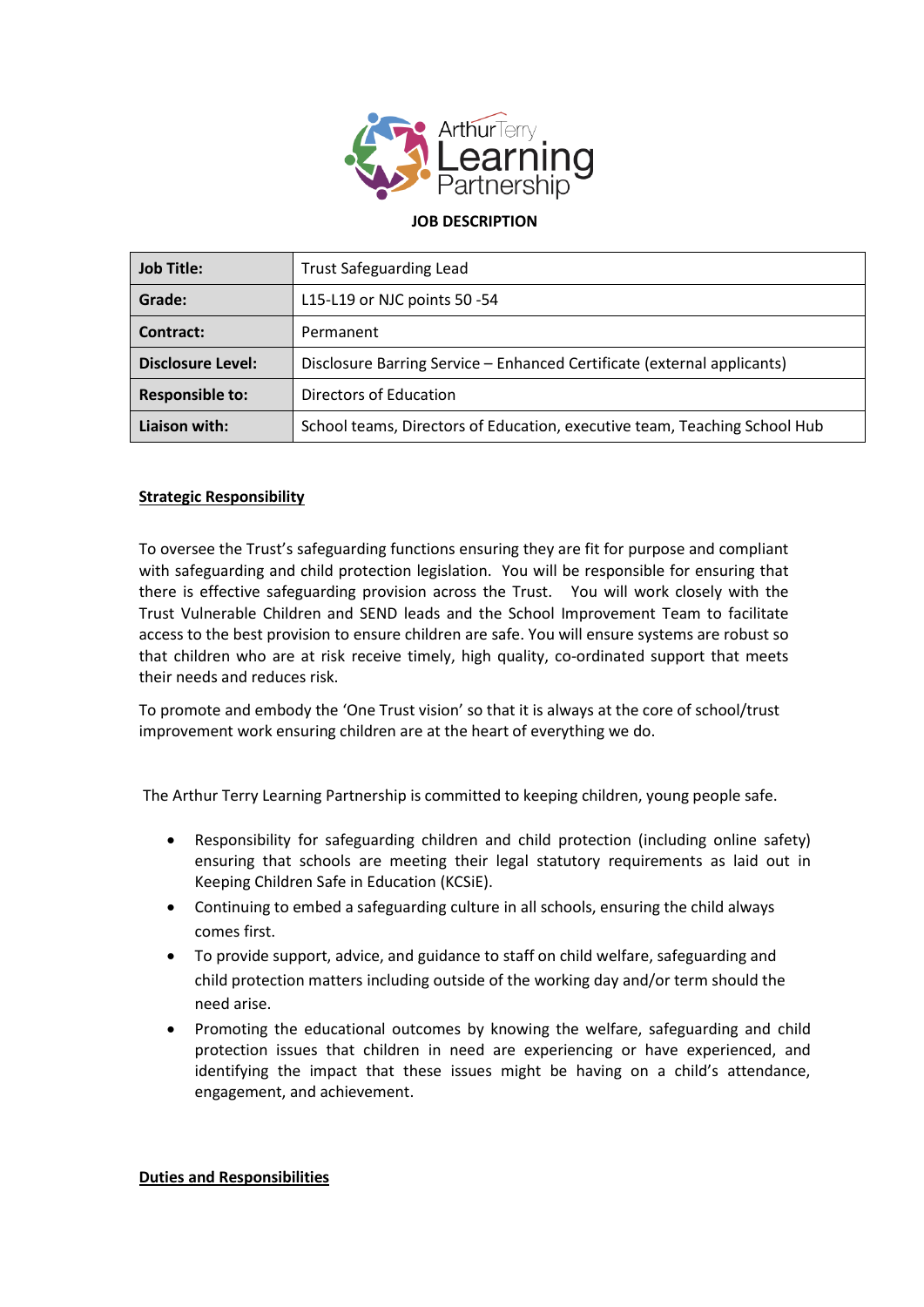- To lead on safeguarding provision to ensure support meets identified need for children and families.
- To ensure schools and the local authority comply with their statutory duties in education linked to child protection and safeguarding.
- To identify through analysis of date and through dialogue with school leaders and Lead Designated Safeguarding Leads areas of vulnerability and develop a plan to reduce these areas accordingly.
- To build professional relationships with Local Authorities, Children's Services, and other external agencies and to use these relationships to promote children's educational rights leading to positive outcomes for children in the Trust.
- To ensure systems are in place to allow and support children to share their views and wishes and ensure these are heard and incorporated into plans, interventions to support them to be safe.
- Promote supportive engagement with parents and carers in safeguarding and promoting the welfare of children, including where families may be facing challenging circumstances.
- To have a sound understanding of the legislation relating to education in particular Safeguarding and Child Protection.
- Exercise advanced decision making in relation to children at risk of harm and be able to offer advice on a range of issues from a local and national perspective.
- To lead and contribute to the development of the provision for at risk children and families through regular review of performance and standards.
- To ensure that any necessary actions needed to bring about improvement are implemented quickly and effectively and to ensure that such actions have the required impact.
- Develop and maintain a monitoring and evaluation cycle for My Concern entries, within and across schools.
- To provide supervision for Lead Designated Safeguarding Leads/Designated Safeguarding Leads.
- Provide reports to Trustees from using My Concern and other sources of date including local intelligence to highlighting areas of vulnerability.
- To develop a Trust approach to children needs, ensuring that all children regardless of their geographical local authority area receive appropriate support.
- To attend Trust Board/Hub Governing Body/Local Governing Body meetings as appropriate and identified, to report on safeguarding.
- To provide training for Lead Designated Safeguarding Leads/Designated Safeguarding Leads to ensure they work as a team, in a consistent way to keep children safe.
- To create and deliver annual safeguarding training across the Trust.
- To provide specialist knowledge, skills and capabilities to support integrity in decision making that puts the child first.
- To provide guidance and support with allegations against staff including low level concerns including working with local authority LADO teams.
- In conjunction with HR, to provide training for leaders on managing allegations and low level concerns including signposting training to avoid reoccurrence of low level behaviours.
- Undertake safeguarding reviews and audits across all schools and areas within the Trust ensuring the data acquired is used to develop excellent practice and reduce the risk of harm to children.
- Provide advice and guidance to ensure the Trust's educational visits policy and practice for such visits at school level are robust, particular residential visits.
- Challenge and support the development of skills and practice for those making decisions on safeguarding matters.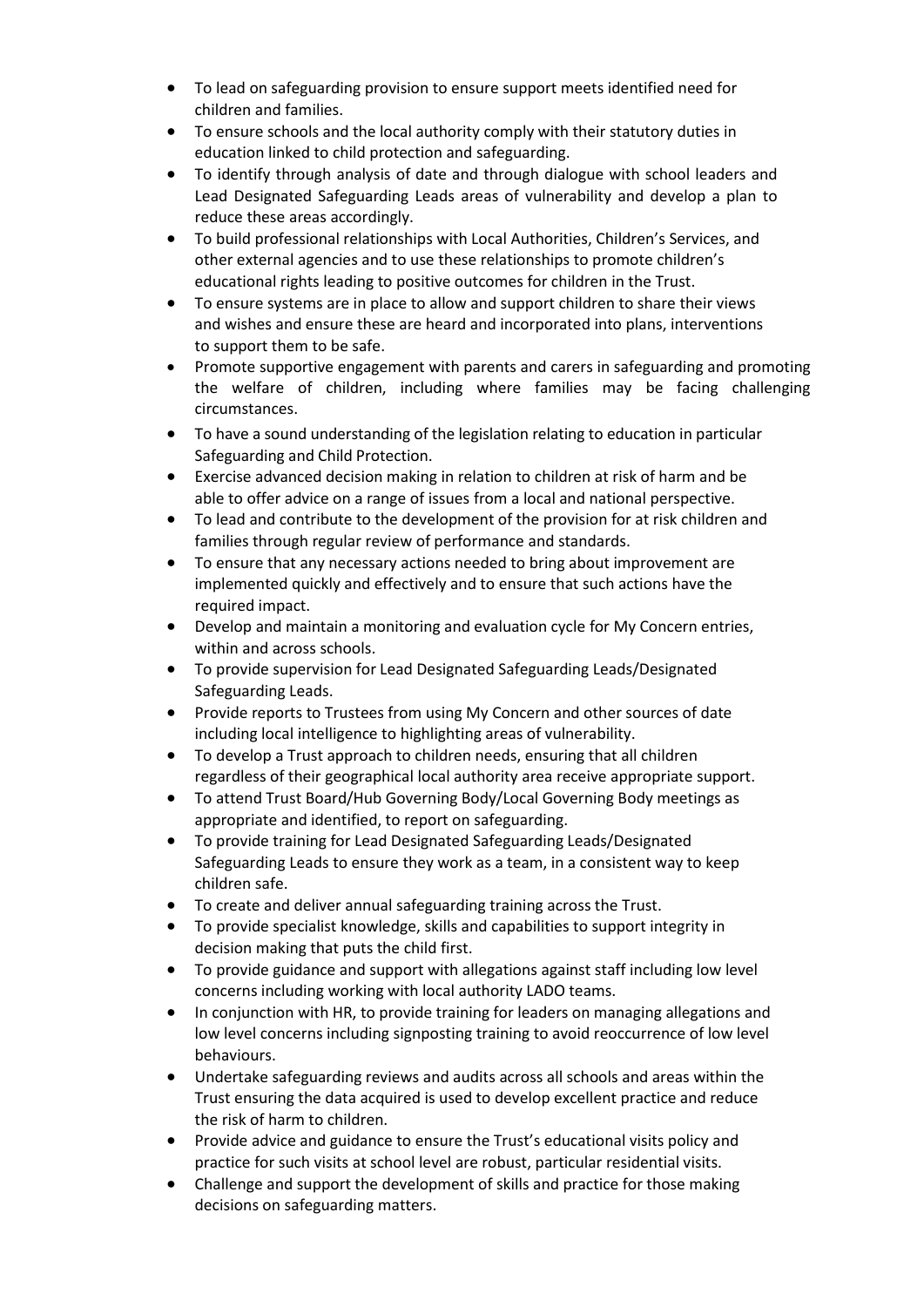Maintain up to date and relevant knowledge on key safeguarding matters, including Child Sexual Exploitation, Radicalisation, County Lines, Mental Health and other areas outlined in Keeping Children Safe in Education (KCSiE).

# **To be read in conjunction with the duties and responsibilities of the Lead Designated Safeguarding Lead**

## **Data Protection**

 Work within the requirements of Data Protection legislation at all times ensuring student data is kept safe.

## **Professional Responsibilities**

- Create and maintain positive and supportive relationships with all stakeholders.
- The post-holder will be expected to undertake any appropriate training provided by ATLP to assist them in carrying out any of the above duties.
- To include ensuring that the requirements of the Health & Safety at Work Act, COSHH, and all other mandatory regulations are adhered to.
- To undertake appropriate professional development including adhering to the principle of performance management.
- To promote the vision and aims of the Trust.
- To set an example of personal integrity and professionalism as outlined in the Staff Code of Conduct and Teachers' Standards.
- To attend meetings, training days and CPD sessions.
- To be an effective team player and support the functions of the ATLP.
- Observance of Equal Opportunities, Confidentiality, Health and Safety Policies and Internet Code of Practice.
- Observance of complete confidentiality on all school information is required and any failure so to do may be regarded as gross misconduct in terms of the Disciplinary Policy.
- To take responsibility for becoming familiar with school/Trust polices and abide by them.
- An Enhanced Disclosure with the Disclosure and Barring Service (DBS) will be undertaken before an appointment can be confirmed. The successful candidate will be required to disclose all convictions and cautions, including those that are spent; the exception being certain, minor cautions and convictions which are 'protected' for the purposes of the 'Exceptions' order. <https://www.gov.uk/government/collections/dbs-filtering-guidance>'

This job description only contains the main accountabilities relating to the posts and does not describe in detail all the duties required to carry them out. The post holder may be required to undertake other duties and responsibilities that are commensurate with the nature and level of the post and flexibility is therefore required.

### **Person Specification**

A.F. = Application Form; I = Interview; T = Test or Exercise.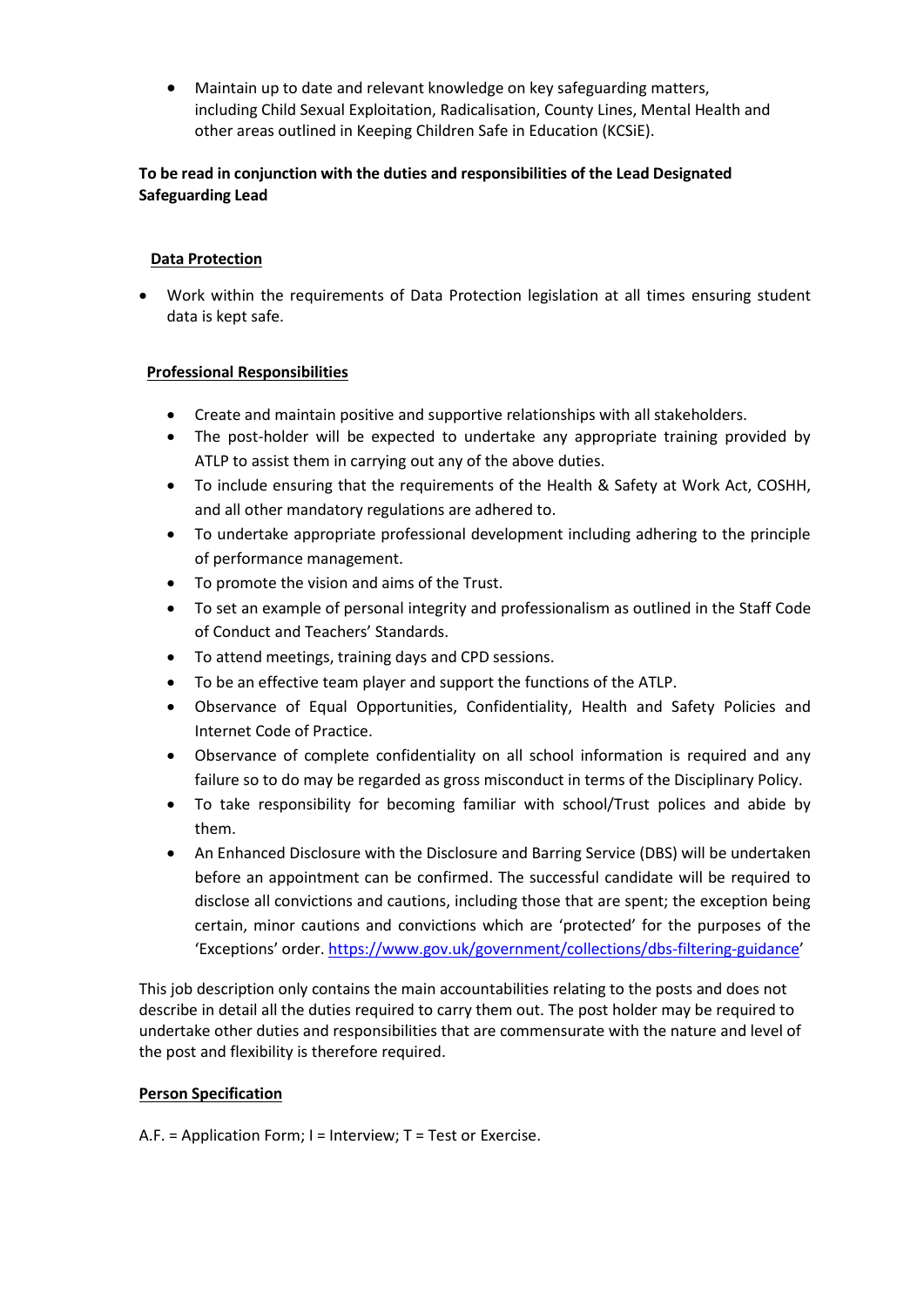| <b>CRITERIA</b>                                                                                                       |                                                                                                                                                                                                                                                                                                                                                                                                                                                                                                                                                                                                                                                                                                                                                                                                                             | <b>M.O.A.</b>   |
|-----------------------------------------------------------------------------------------------------------------------|-----------------------------------------------------------------------------------------------------------------------------------------------------------------------------------------------------------------------------------------------------------------------------------------------------------------------------------------------------------------------------------------------------------------------------------------------------------------------------------------------------------------------------------------------------------------------------------------------------------------------------------------------------------------------------------------------------------------------------------------------------------------------------------------------------------------------------|-----------------|
| <b>Education and qualifications</b>                                                                                   | Qualified Teacher Status or degree in social<br>$\bullet$<br>work, youth work or equivalent                                                                                                                                                                                                                                                                                                                                                                                                                                                                                                                                                                                                                                                                                                                                 | AF/Certificates |
| Technical-the demonstration<br>of specific skills and/or<br>knowledge                                                 | A track record of leading and improving<br>$\bullet$<br>outcomes for children<br>Detailed understanding of the principles<br>$\bullet$<br>with regard to Safeguarding of Children<br>Experience of working with children or<br>٠<br>young adults in an education setting<br>Experience of liaising with external agencies<br>$\bullet$<br>and professionals on child protection<br>matters<br>Experience of referring cases of suspected<br>abuse to external agencies including<br>relevant paperwork<br>Proven success in building effective<br>$\bullet$<br>partnerships and links, including with<br>LAs/agencies/schools<br>Experience in delivering safeguarding<br>$\bullet$<br>training<br>Experience in supporting DSL's through<br>$\bullet$<br>supervision                                                       | AF/I            |
| Ability - the aptitude or<br>potential to perform to the<br>required standard                                         | Ability to develop effective relationships<br>$\bullet$<br>with all stakeholders<br>A strong understanding of the schools'<br>٠<br>sector and education more broadly, with a<br>strong grasp of contemporary education<br>issues<br>The credibility to command the respect of,<br>$\bullet$<br>and influence, colleagues<br>To be able to think strategically and develop<br>$\bullet$<br>this thinking into successful outcomes<br>The ability to add value through effective<br>٠<br>leadership, vision and influence<br>Ability to challenge underperformance<br>٠<br>An appetite to seek out and develop<br>$\bullet$<br>innovative practices in education<br>Ability to deal with challenging situations<br>$\bullet$<br>Ability to work using own initiative<br>٠<br>Ability to keep detailed and accurate<br>records | AF/I/T          |
| Values/Behaviours - the<br>actions and activities that<br>people do which result in<br>effective performance in a job | We believe that all pupils can achieve in<br>$\bullet$<br>spite of their circumstances or other<br>external factors and have an unwavering<br>commitment to pursue successful outcomes<br>for all<br>We support the One Trust vision that<br>$\bullet$<br>children are at the heart of everything we<br>do<br>We champion the vulnerable<br>We are committed to supporting our school<br>$\bullet$                                                                                                                                                                                                                                                                                                                                                                                                                          | AF/I/T          |